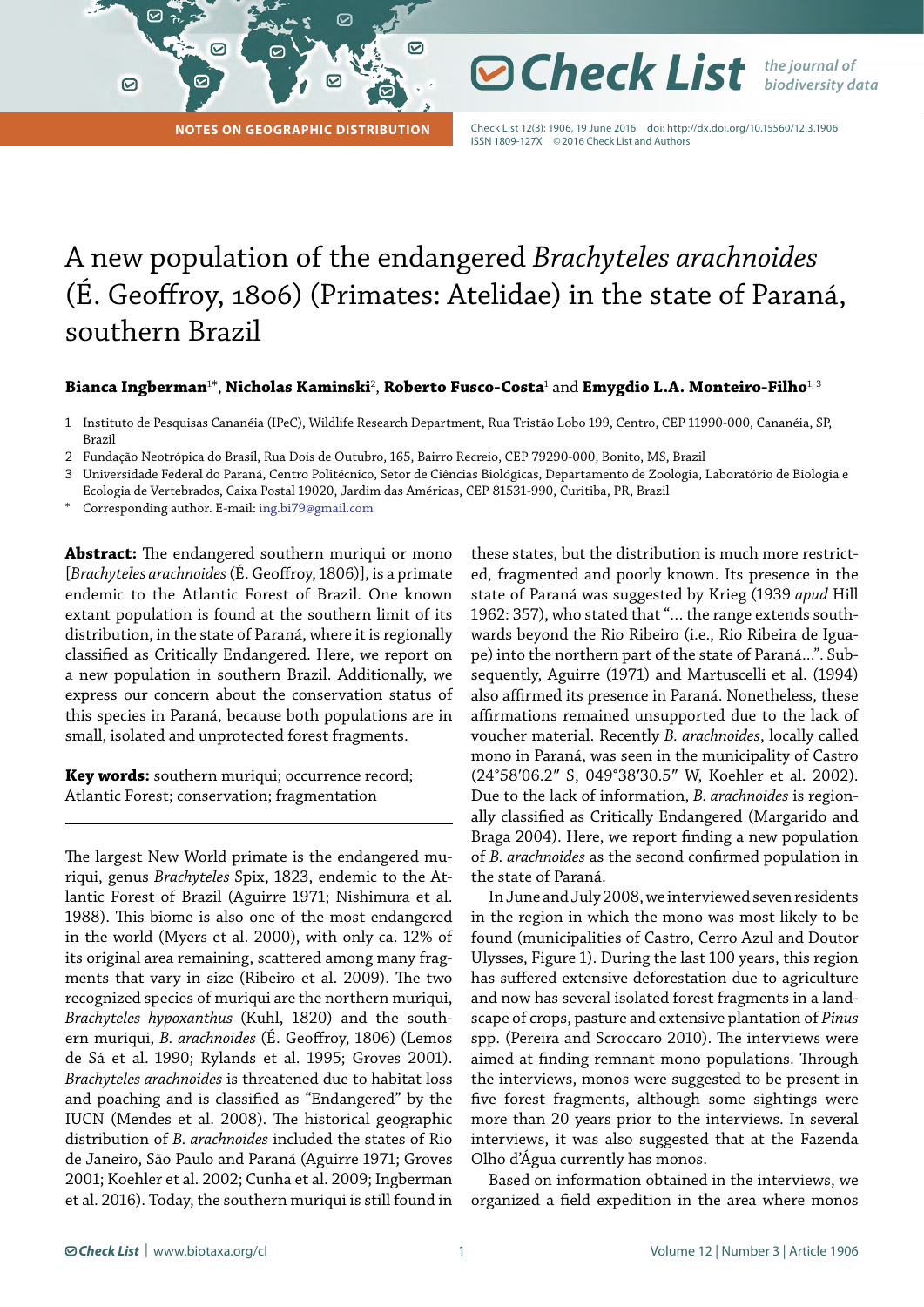

**Figure 1.** Location of the area (square on insert map) with the historical geographic range of *Brachyteles arachnoides* (gray area), based on species distribution modeling by Ingberman et al. (2016), and current forests fragments (green) in the state of Paraná, southern Brazil. The Fazenda João Paulo II is shown in blue and the location of the new population, Fazenda Olho D'água, is shown in red. Numbers indicate the municipalities of: **1** – Doutor Ulysses. **2** – Cerro Azul, and **3** – Castro. Abbreviations of Brazilian states: MG – Minas Gerais, RJ – Rio de Janeiro, SP – São Paulo, PR – Paraná.

were expected to be. After ~90 min of searching in the Fazenda Olho d'Água (24°40′ 13″ S, 049°30′16″ W; Figure 1) at 11:28 a.m. we saw three monos traveling in the canopy (Figure 2). While the interviewee indicated that there were many individuals, we only saw and videoed those three individuals, but we heard others nearby and so were unable to count all members of the group. We clearly identified the species as *B. arachnoides* based on morphology and coloration (yellowish-brown pelage, protruding abdomen, long prehensile tail, large body size, elongated limbs), locomotor and postural behaviour (brachiation and bipedalism; Hill 1962; Nishimura et al. 1988; Figure 2) and also because no other local primates resemble the mono. The other two sympatric primates, brown howler monkey *Alouatta guariba clamitans* and the capuchin monkey *Sapajus nigritus*, are darker, smaller with roughly equal limb lengths and they do not brachiate. We also recognize that these individuals could only have been *B. arachnoides* (and not *B. hypoxanthus*) because, while we did not clearly see the vestigial or absent thumb or the entire

black or pink mottled face (cf. Lemos de Sá et al. 1990) that clearly identify the species, we were outside of *B. hypoxanthus* range and more than 500 km south of the nearest reported population (Groves 2001; Ingberman et al. 2016). Therefore we conclude that the observed individuals were *B. arachnoides*.

This new population of mono is approximately 37 km NE of the other known population in Paraná (Fazenda João Paulo II, Figure 1), in a ~700 ha forest fragment (Fazenda Olho d'Água). The population in Fazenda João Paulo II, found in 2002 (Koehler et al. 2002), is at least 14 years old and seems to be stable where reproduction has been observed (Koehler et al. 2005; Ingberman et al. 2009). This newly identified population at Fazenda Olho d'Água has also been recently reported to us by the local people in 2015 as still living in the fragment (Ingberman 2015). Both populations are on unprotected private lands and in isolated forest fragments. The area of these fragments is predicted to maintain the populations for at least 50 years (Jerusalinky et al. 2011), but the fragments are too small for long-term persistence



**Figures 2.** Video frames showing *Brachyteles arachnoides* at the Fazenda Olho D'Água. In these captured frames, the identifying morphological and postural characteristics are clearly seen. **a)** shows brachiation, protruding abdomen and long prehensile tail. **b)** illustrates the large body size and yellowish-brown pelage. **c)** shows bipedalism.